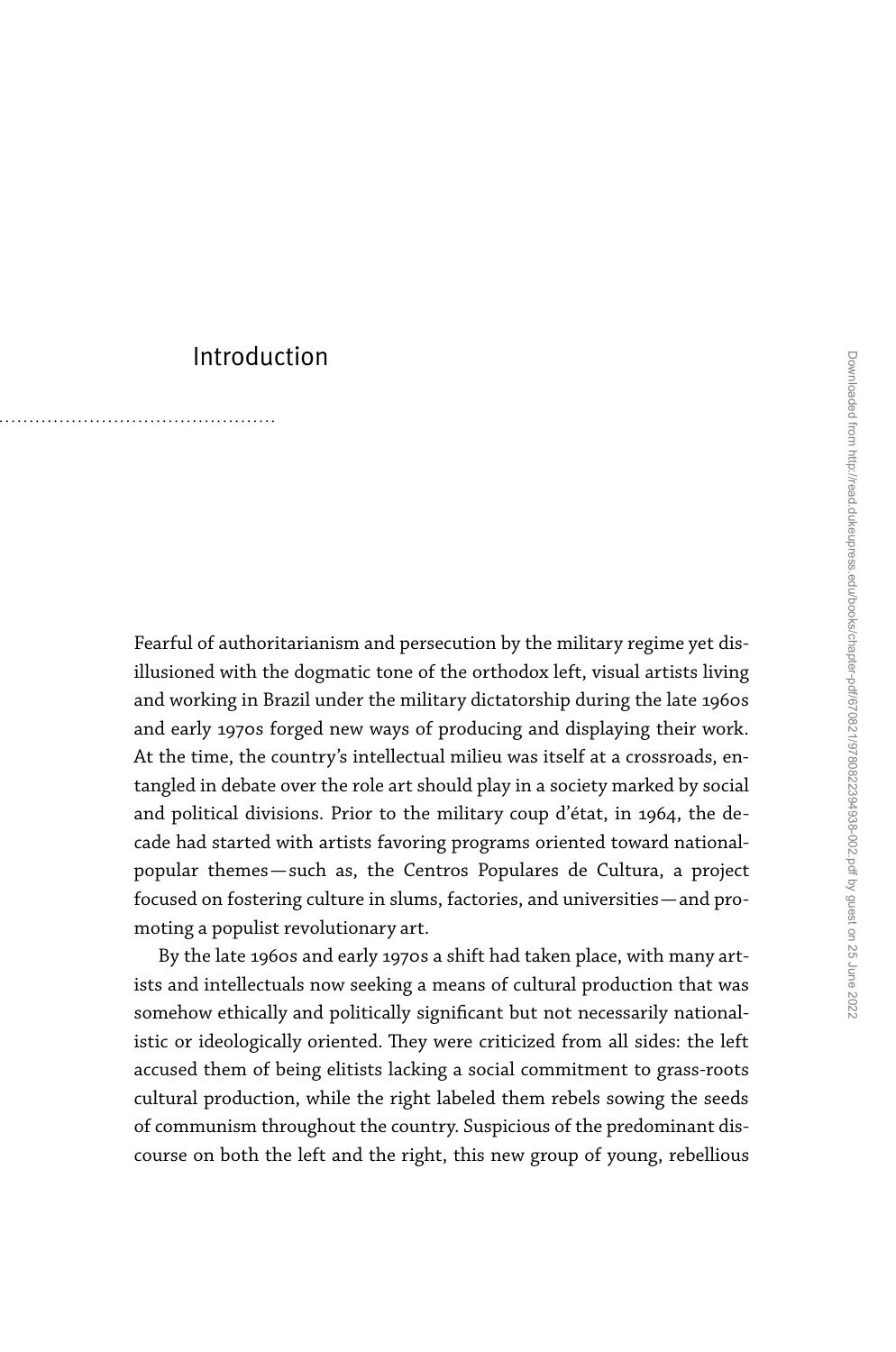artists turned to their bodies, their land, and their thoughts, both literally and metaphorically, to produce an innovative art that solidified and advanced Brazil's position in the international artistic arena.

Moreover, as incidents of the censorship of visual art accumulated, innovation became a necessity, with artists developing more indirect modes of expression to circumvent censorship, often appropriating the strategies of urban guerrilla groups (which were being crushed by the military regime at the time) and performing quick actions or momentary interventions outside museums and art institutions. Far from paralyzing the creative production of the country, as many believed would happen, a period rife with suspicion and censorship stimulated newly anarchic practices, at times aggressive and at other times disguised in subtler modes of artistic intervention.

The military regime came to power on 31 March 1964 after a coup d'état against the left-wing president João Goulart. The military's stated purposes were to reform Brazilian capitalism and to modernize the country while freeing it from corruption and the threat of communism.<sup>1</sup> Some years after the dictatorship was established, artists began to distance themselves from militant discourses and to generate new artistic languages. Many visual artists found the rigid, politically engaged model proposed by the traditional left no longer feasible; likewise, the promise of freedom advocated by the guardians of an autonomous art held little appeal. How to reconcile the political agenda with artistic innovation in a country under censorship? Could artists be at once politically active on a local level and engaged in international artistic developments? Could they find an alternative to conventional models of social activism, which almost always sacrificed aesthetic quality for ideological agenda? These became crucial questions for Brazilian visual artists as they moved beyond the first years of the repressive regime and began to navigate the newly hazardous social and cultural terrain of a changed nation.

The period covered by this book, 1968 to 1975, the most repressive years of the military regime, was critical for the advent of new forms of artistic production addressing the political situation of the time as well as opening up the visual arts in Brazil to new international trends. Given their ephemeral and impermanent qualities, these new forms were perfectly suited to Brazilian artists who, in the absence of any explicit criteria regarding the government's repression of the visual arts, were living in a state of selfimposed censorship. Self-censorship came to play a major role as artists began to decipher and define the boundaries between the permissible and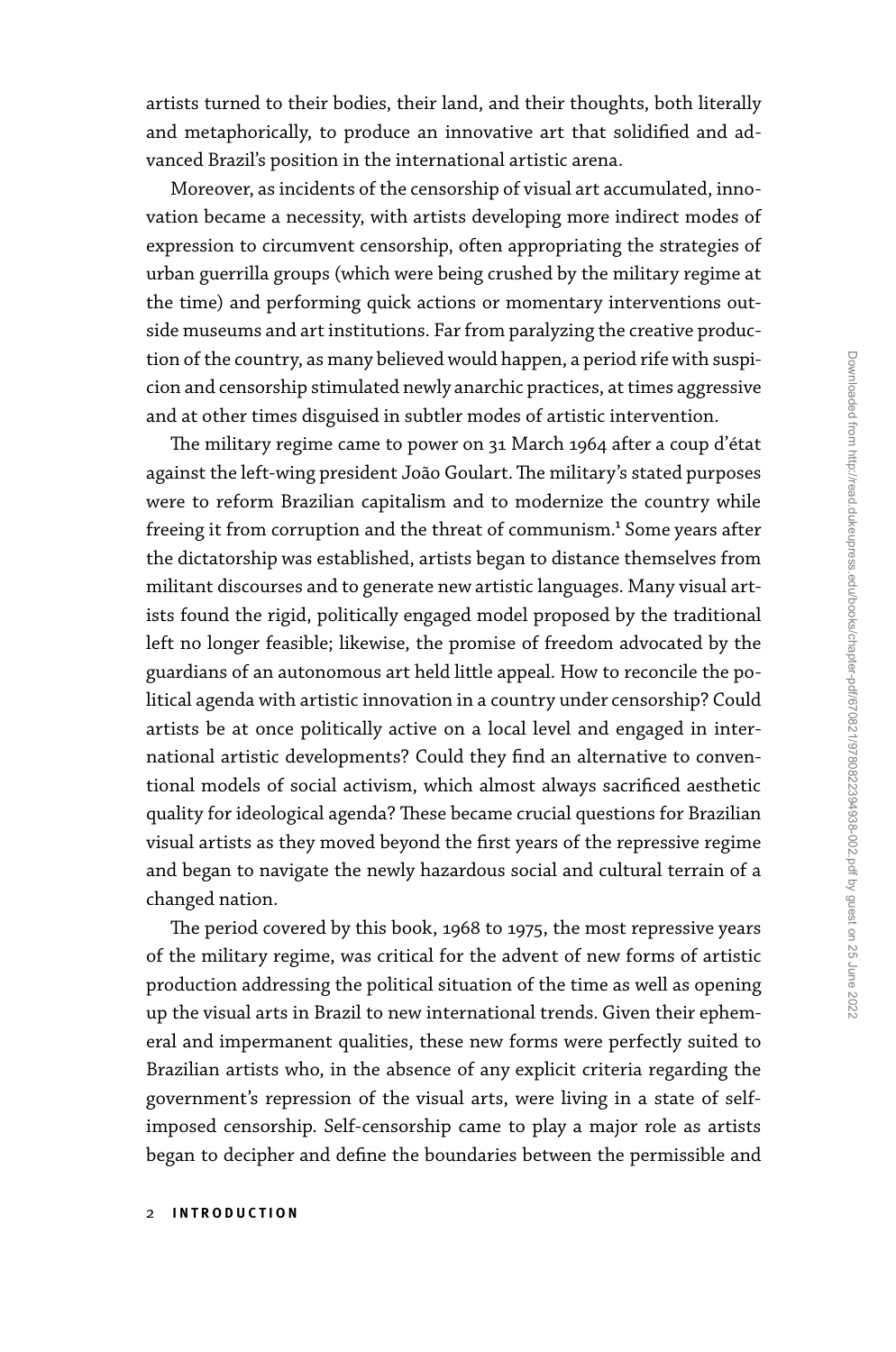the forbidden. Fearing persecution, which was often exercised arbitrarily and without warning, they took pains to avoid leaving traces of authorship in their works. More anarchic than dogmatic, they developed a metaphorical language to address the realities they faced on a daily basis.

This book is about the intersection of politics and the visual arts at a very specific moment and place. It examines the social context of the time, showing how Brazilian visual artists, at a disturbing political moment, tried to intervene in the prevailing order through their actions and art making. These artists not only opposed the political situation but also tried to reconfigure the role of viewers, question the art market, discard commoditybased objects, and challenge the power and legitimacy of art institutions.

Visual artists working under the Brazilian dictatorship were not part of a cohesive movement; they did not have an a priori agenda, nor did they collectively write a group manifesto. They did not necessarily participate in the same exhibitions together under any specific label, though sometimes they showed their artwork in the same seminal exhibitions, and—though each in his way sought new discourses and practices to resist authoritarianism and censorship—they never formally articulated a collective opposition to the military regime. What they shared was their determination to address the political situation, to question the role of art institutions, and to participate in the current international practices of the visual arts, thereby shaking stagnant preexisting structures.

These artists were interested in neither propagandistic modes of expression nor the art of protest. They abandoned traditional forms such as painting and sculpture in favor of ephemeral actions and interventions. They adopted a number of strategies to reconcile the competing demands of Brazilian national politics and the international art scene, including the use of degradable and decomposing materials, their own bodies, the media, the readymade, and language. The body of artistic work produced during the two decades of military dictatorship in Brazil is vast and diverse. Virtually no individual active in the cultural and artistic sphere of the period was unaffected by the dilemmas imposed by the regime, and each developed his or her own practice in response. This book is not intended to be a survey of either the artistic production of the era or of all the artists engaged in the struggle against censorship and authoritarianism. It does not claim to represent all trends in the visual arts that took place during the period covered here; other forms of politically engaged art were in place at the time, many embracing a much stronger nationalistic and populist tone than the works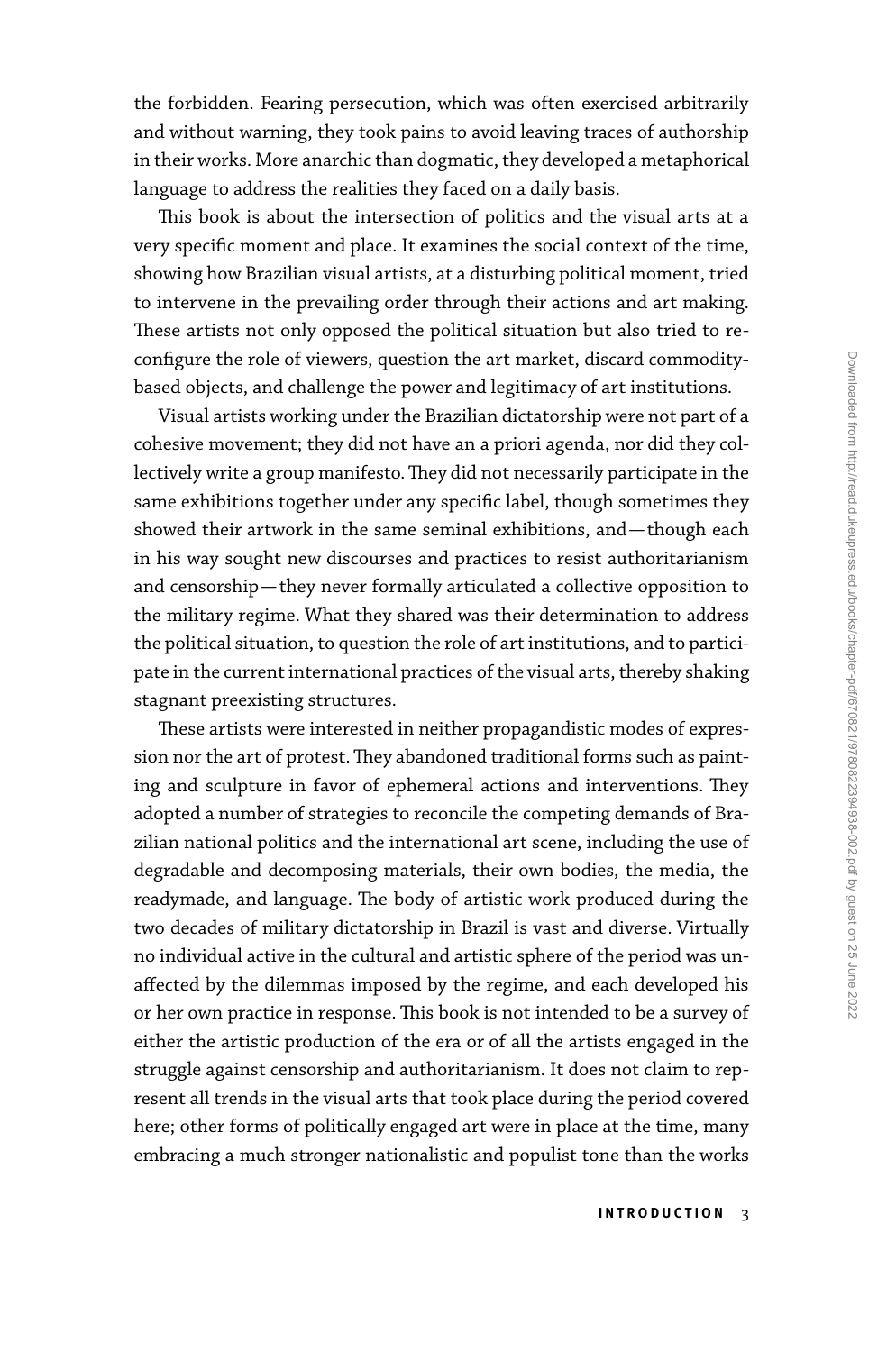analyzed here. There are other books that focus on politically militant art,<sup>2</sup> as well as volumes that survey the cultural production of the period in terms of theater, music, literature, and cinema.<sup>3</sup> While artists from many cities in Brazil were actively engaged in all forms of protest against the dictatorship,<sup>4</sup> this book focuses only on the practices of three major artists—Antonio Manuel (b. 1947), Artur Barrio (b. 1945), and Cildo Meireles (b. 1948)—who lived and worked in Rio de Janeiro during the years covered here in an attempt to define their particularly innovative mode of response to censorship and repression under the Brazilian dictatorship. These artists successfully managed to develop their own modified versions of international trends, such as body art, media-based art, and conceptual practices to address a very specific and local situation, creating new hybrid forms that embraced both a political tone and a strong drive toward artistic innovation and visual excellence. Rather than confront the system overtly, they invented ways to get around it, discovering novel methods of questioning authority, both that of the regime and that of the prevailing art institutions of the time.

Antonio Manuel, Artur Barrio, and Cildo Meireles will serve as case studies to demonstrate this new vision of artists who rejected the politics of the right but nevertheless were not interested in the cultural policy of the orthodox left. Working independently in their disparate individual practices they created an innovative visual language that became emblematic of the period. These three artists are far from being the only figures to represent this historical moment in Brazilian art, but their works have the strength to seize the points of convergence, contradictions, and dilemmas faced by artists under the military regime. Taken together, the three case studies give a comprehensive view of the new artistic vocabularies being adopted at the time as the most interesting and suitable way of both negotiating the local political scene and participating in the international artistic discourse.

## **The ai-5 Effect**

In the years immediately following the coup, the military regime at first did not forbid the circulation of cultural output from the left. On the contrary, as attested by the seminal essay "Culture and Politics in Brazil, 1964–1969" (1970) by the Brazilian literary critic Roberto Schwarz, "In spite of the dictatorship from the right, there was a relative cultural hegemony of the left in the country."5 The autonomy of the left in the artistic and cultural fields lasted until the end of 1968, when Ato Institucional #5 (Institutional Act #5)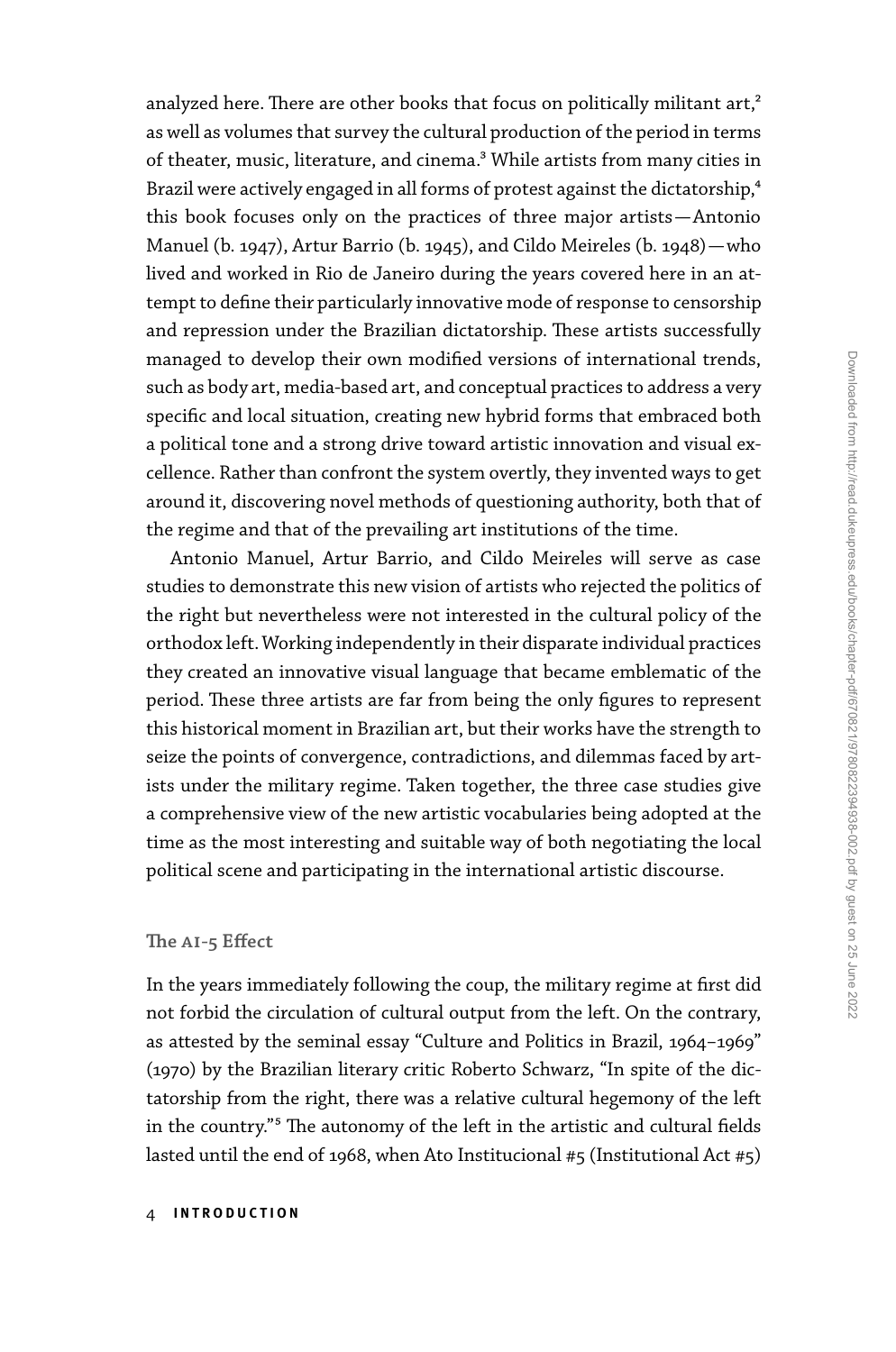was established by the military government. The AI-5, as it became known, was undoubtedly the most severe in a succession of increasingly repressive measures issued during the first years of the regime. The dictate, originally intended to be in effect for one year, would define the interchange between Brazilian civilians and their government for a decade, until its long-awaited, eagerly anticipated demise on 31 December 1978.

Suspending political and civil rights and sanctioning torture as a means of intimidating political opponents,<sup>6</sup> the AI-5 marked a drastic change in the country's political and cultural atmosphere. Its immediate results were the widespread arrests of students, intellectuals, politicians, artists, and journalists, among other members of society, and censorship of the media and the arts.

For some time the national mood had been tense: earlier that year, on 28 March 1968, the military police had shot a seventeen-year-old student, Edson Luis, the first death to result from the ongoing confrontations between students and the military force. The country was appalled and incensed by the shooting. Banners displayed during his funeral vividly expressed the country's outrage: "The old people in power, the young ones in the coffin."7 In the months after, growing numbers of students, representative sectors of the Church, artists, workers, and liberal professionals began mobilizing against the military regime. In June 1968 the converging forces reached a turning point with the Passeata dos 100,000 (March of the 100,000) in downtown Rio de Janeiro.<sup>8</sup> The march took place without incident, but soon after the demonstration agents of the military stormed and burned the headquarters of the União Nacional dos Estudantes (National Union of Students) in Rio de Janeiro.<sup>9</sup> Street demonstrations were soon listed among the actions prohibited by the regime.

Brazil after the AI-5 was a changed nation, marked by disillusionment with traditional politics, rejection of the military regime, and disbelief in all forms of authoritarianism. The country had entered the most repressive and violent phase of its military rule, the so-called *anos de chumbo* (leaden years). In many ways surpassing the fallout from the coup in 1964, this tumultuous era saw the forced exile of left-wing professors, journalists, and artists, the censorship of arts and the media, and the extinction of a onceforceful guerrilla movement.

The regime enjoyed considerable support nationally: the conservative sector of the Church and many Brazilian landowners and industrialists, seeking security and wary of the spread of communism, social reforms,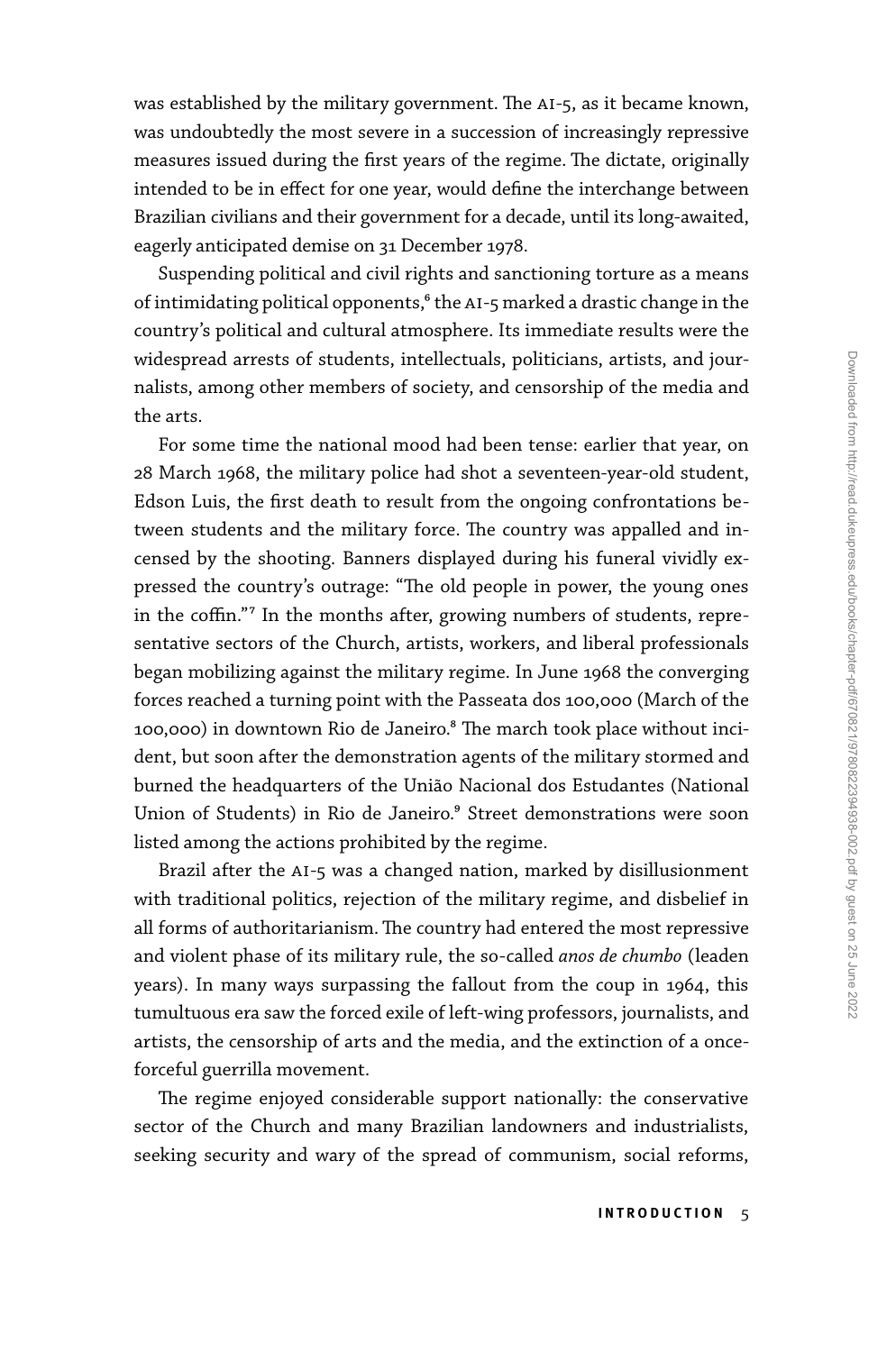and the increasing popular movements, were in favor of the military government at home.<sup>10</sup> Throughout the early to mid-1960s rampant waves of strikes crippled vital segments of the economy, such as railroads, ports, and the steel industry, at times threatening to shut down the country's commerce altogether. To some sectors of the embattled populace, the armed forces were seen as guarantors of order and protection against turmoil. The U.S. Department of State, fearing the influence of Cuba and the Soviet Union, had embraced a strong anticommunist agenda in its Latin American foreign policy, paying much attention to Brazil.<sup>11</sup> After the coup the United States lent its support to the military regime, giving it a veneer of legitimacy on the international stage.

The climate of social unrest affected countries in Latin America and beyond. In Bolivia, the tragic death of Che Guevara on 9 October 1967 had transformed the Argentine guerrilla leader into the hero of an entire generation. The United States was entering a period of unprecedented social transformation as well, with increasing discontent over the Vietnam War giving rise to a countercultural movement, and the assassinations of Sen. Robert F. Kennedy and Martin Luther King Jr. creating a turning point in the fight for civil rights in 1968. In France, May 1968 saw a prolonged series of student uprisings—the Sorbonne was occupied, and the Latin Quarter became a battlefield between the police and students, the students carrying signs that read, "It Is Forbidden to Forbid," "Youth in Power," and "Be Realistic, Ask for the Impossible"—becoming a watershed moment in the country's shift toward a new liberal moral ideal. Elsewhere in the international arena, the Soviets had invaded Czechoslovakia, and hundreds of students and leftist demonstrators in Mexico City were crushed by military forces. In countries throughout the world there was an urge to go beyond traditional forms of social and political struggle. For this reason the situation in Brazil, which might have commanded international attention in a less chaotic world, was left largely to the Brazilian people, to forge their own way forward both politically and culturally.

## **A Visual Tale of an Era**

By analyzing the activities of three artists at a critical juncture—critical in terms of both their careers and the historical arc of Brazil as a nation this book will provide a context for understanding the impact of the AI-5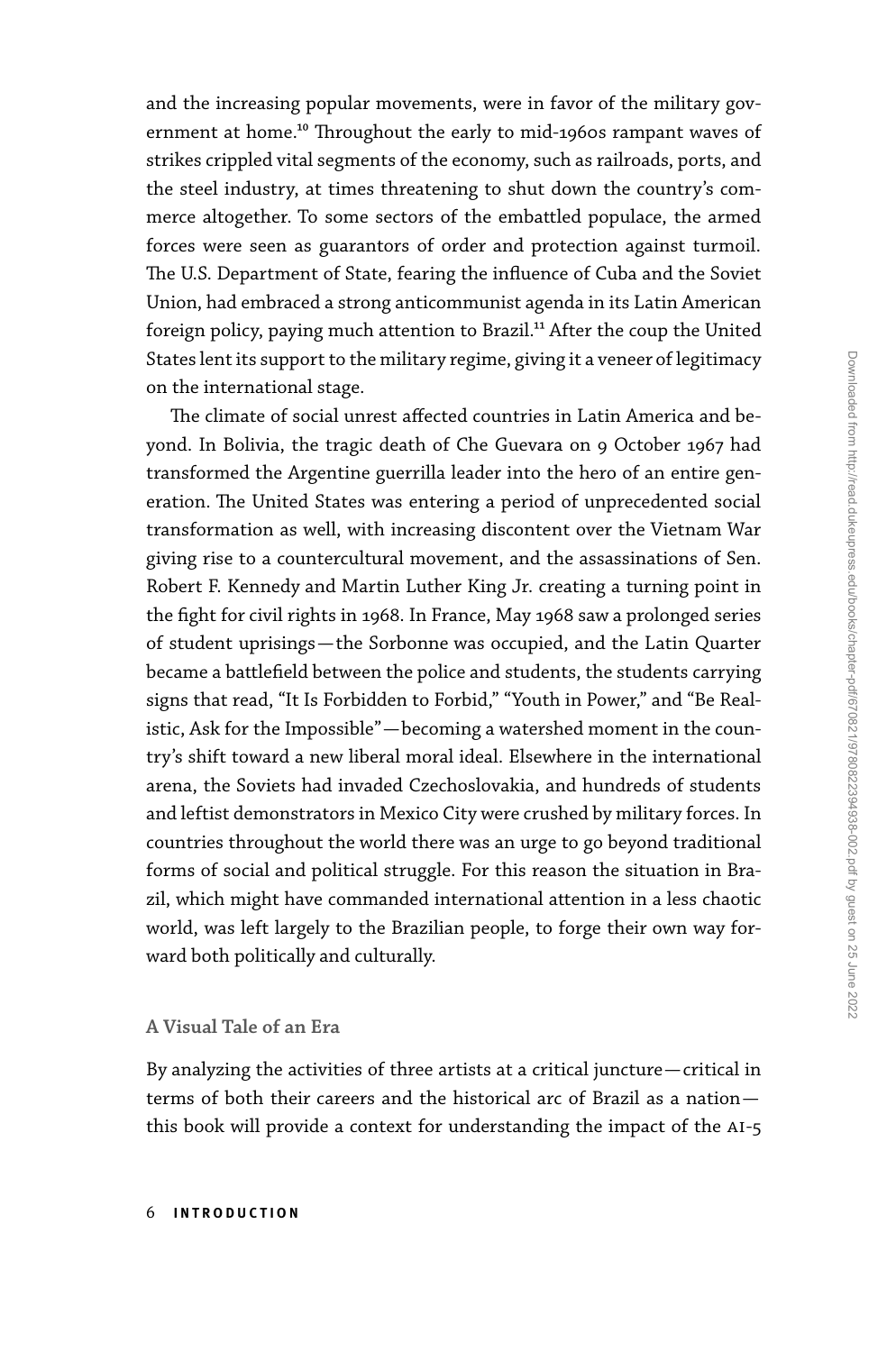and other forms of control exercised over the visual arts, recounting the censored exhibitions, artistic interventions, actions, and manifestos that arose in reaction. Each chapter will profile a specific artist's mode of visual response to the dictatorship, with testimonies from artists, curators, and art critics providing a framework for understanding this complex historical moment. It is a particular view of the period as seen through the lens of three idiosyncratic artists, avoiding transforming this narrative into an allencompassing account of the artistic responses to the military dictatorship.

To create a probing portrait of this moment in time, the book employs a contextual approach: analysis of oral histories; unpublished documents and letters exchanged within the international art community; documents, newspapers, and magazines from the time; pivotal critical texts; and artists' and curators' manifestos, all give a sense of the energetic exchanges among artists in Brazil as well as in the international realm.

The first chapter gives a broad political and historical account of the period, outlining the repressive actions and censorship of the visual arts by the military regime, through the cancellation of art exhibitions, the confiscation of works considered to be subversive, and the persecution of artists and intellectuals. This account is given in extensive detail, as is that of the international backlash to Brazil's political situation, culminating in a major boycott of the X Bienal de São Paulo (X São Paulo Biennial) in 1969. Also important are the debates among the major supporters and adversaries of the X São Paulo Biennial within Brazil, the United States, and Europe.

To begin a critical assessment, on both the national and international levels, of the consequences of censorship of the visual arts in Brazil, the renowned Brazilian art critic and curator Frederico Morais made available crucial documents such as letters, dossiers, and statements from artists and intellectuals who participated in the boycott of the X São Paulo Biennial. Among these figures were Pol Bury, Waldemar Cordeiro, Hans Haacke, Gyorgy Kepes, Mário Pedrosa, Pierre Restany, and Vassilakis Takis.

Chapter 2 examines how, in the face of the political situation, Brazilian artists employed new forms of artistic expression as a response to the military regime. Forging innovative visual languages, they succeeded in challenging the dictatorship while at the same time staying beneath its radar. The chapter charts the emergence of body art and media-based art, taking as a paradigm the work of Antonio Manuel, who used his own naked body as a form of protest against the authoritarianism and arbitrariness that char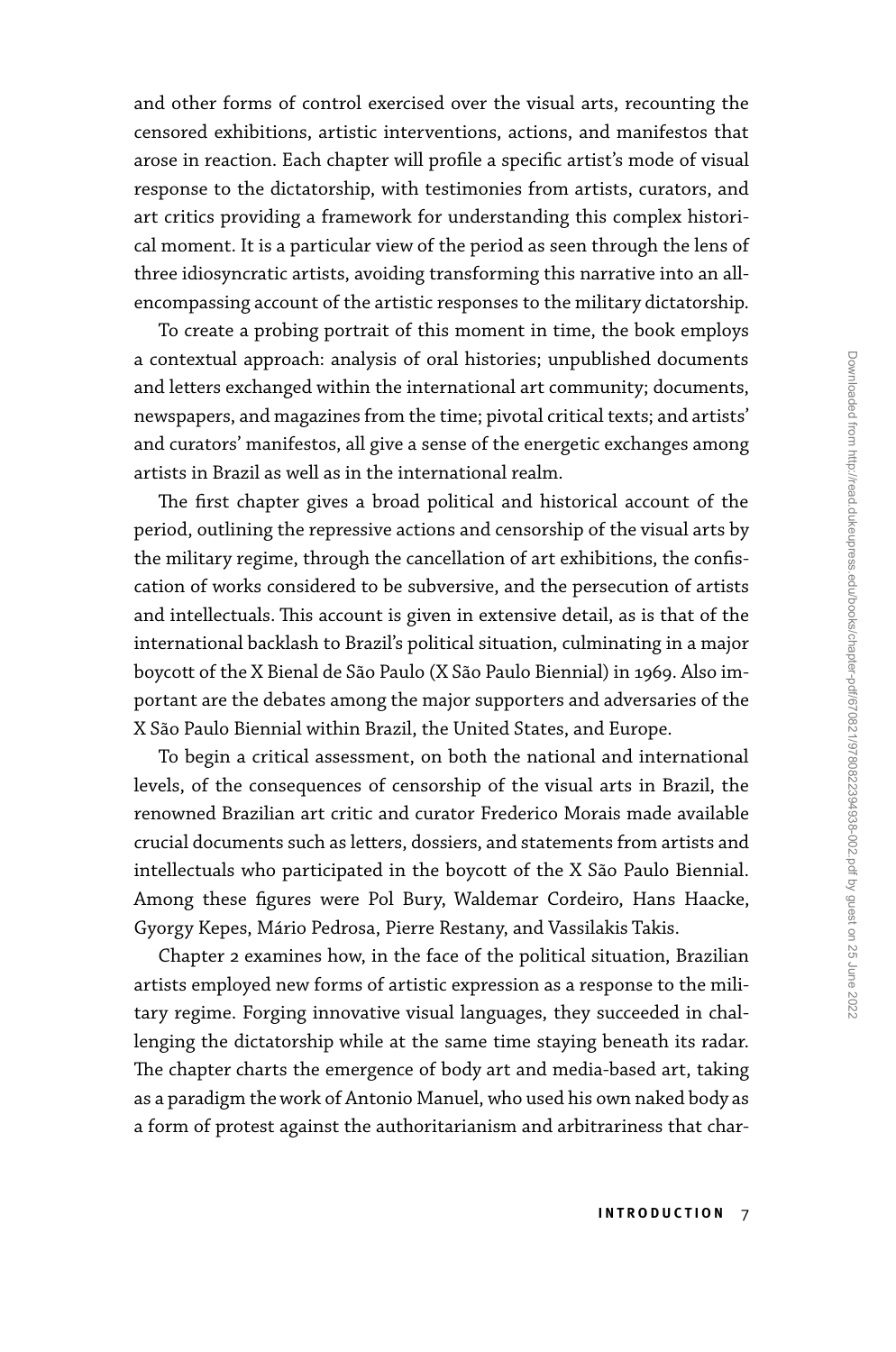acterized both the military regime and the art institutions of the time, and who appropriated the media to expose the state of censorship in the country. This chapter offers an overview of the alternative local exhibitions that took place in Rio de Janeiro, exhibitions which revealed new trends in Brazilian art imbued with both a libertarian drive and a political tone. In the absence of the participation of prestigious national and international critics and artists, major institutional exhibitions, the X São Paulo Biennial chief among them, were rendered irrelevant and were largely disregarded by the artistic community; this created a vacuum which was filled by local exhibitions, unexpectedly launching new artists and new trends in the visual arts.

Chapter 3 explores the ways in which Artur Barrio created site-specific artworks in public spaces, merging political content with nonpermanent artistic practices. His visceral *trouxas ensanguentadas* (bloody bundles) parcels of animal bones and meat resembling dismembered human body parts, which were anonymously placed on riverbanks and in public spaces are discussed as a guerrilla-based strategy for opposing the military regime. This chapter also addresses Barrio's use of inexpensive perishable materials as a means to forge a new visual aesthetics for underdeveloped countries, a parallel to Hélio Oiticica's concept of an avant-garde art in an underdeveloped country, which Oiticica outlined in his essay of 1967 "Esquema geral da nova objetividade" (General Scheme of the New Objectivity).<sup>12</sup> Barrio's ephemeral works were meant to be experienced outside the institutional framework of museums and galleries and to promote the ultimate destruction of the art object through its self-decomposition.

Chapter 4 considers the innovations of Cildo Meireles, recounting measures the artist took to incorporate a strong critique of the military regime into his conceptually based art practices. Michel Foucault's theories on how mechanisms of control and surveillance are socially constructed are instrumental in dissecting the strategies developed by Meireles to defy the dictatorship. This chapter draws parallels with major international art movements of the period and traces how Meireles's practice differs from the trajectory of conceptual art as it developed simultaneously in the United States and Europe. It also examines Meireles's participation in the groundbreaking exhibition *Information*, held at the Museum of Modern Art in New York in 1970.

The three artists considered in this book forged new vocabularies to produce work that was a transformative force, not only from political repression but also from the stagnant conservatism pervasive in Brazilian culture.